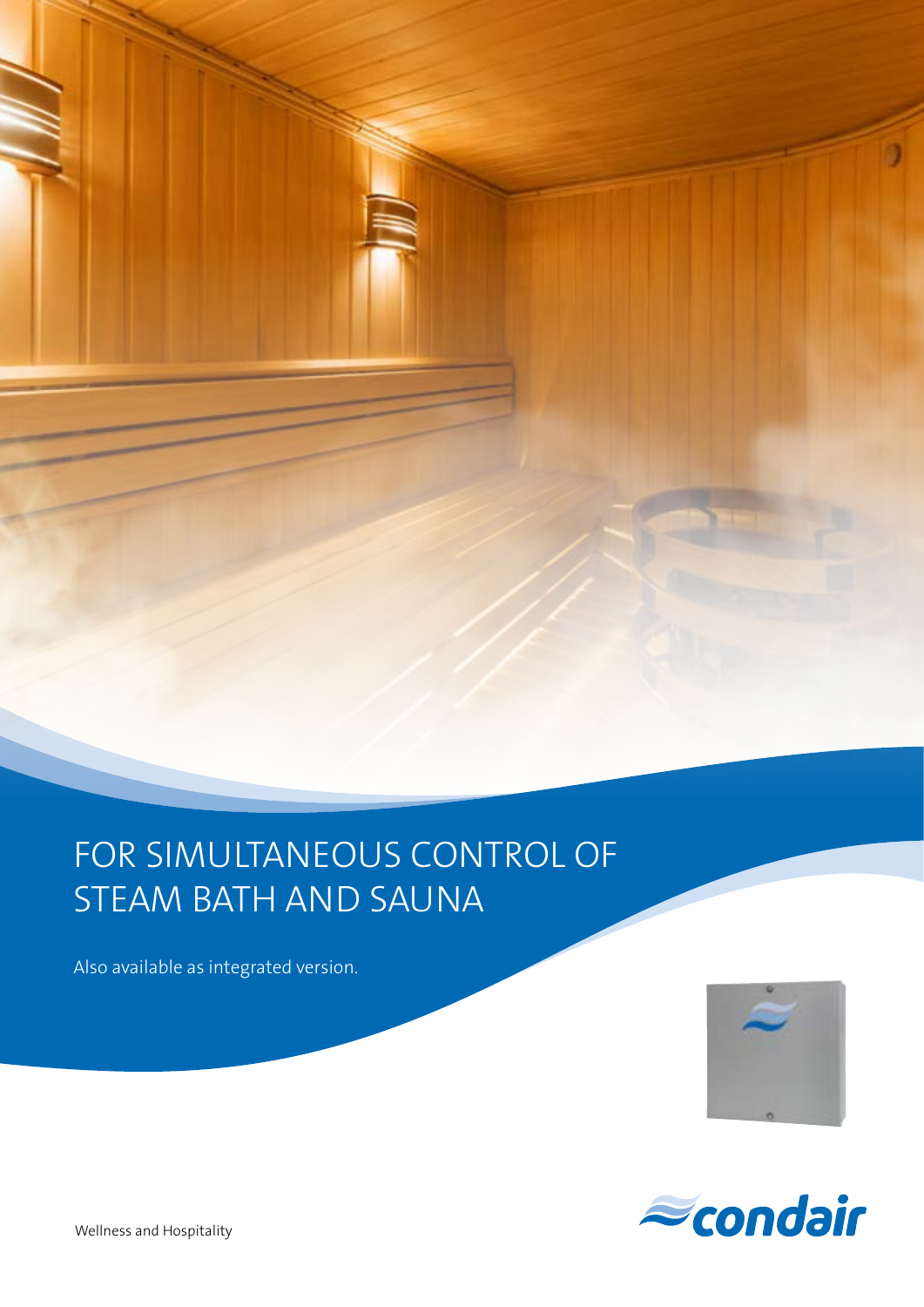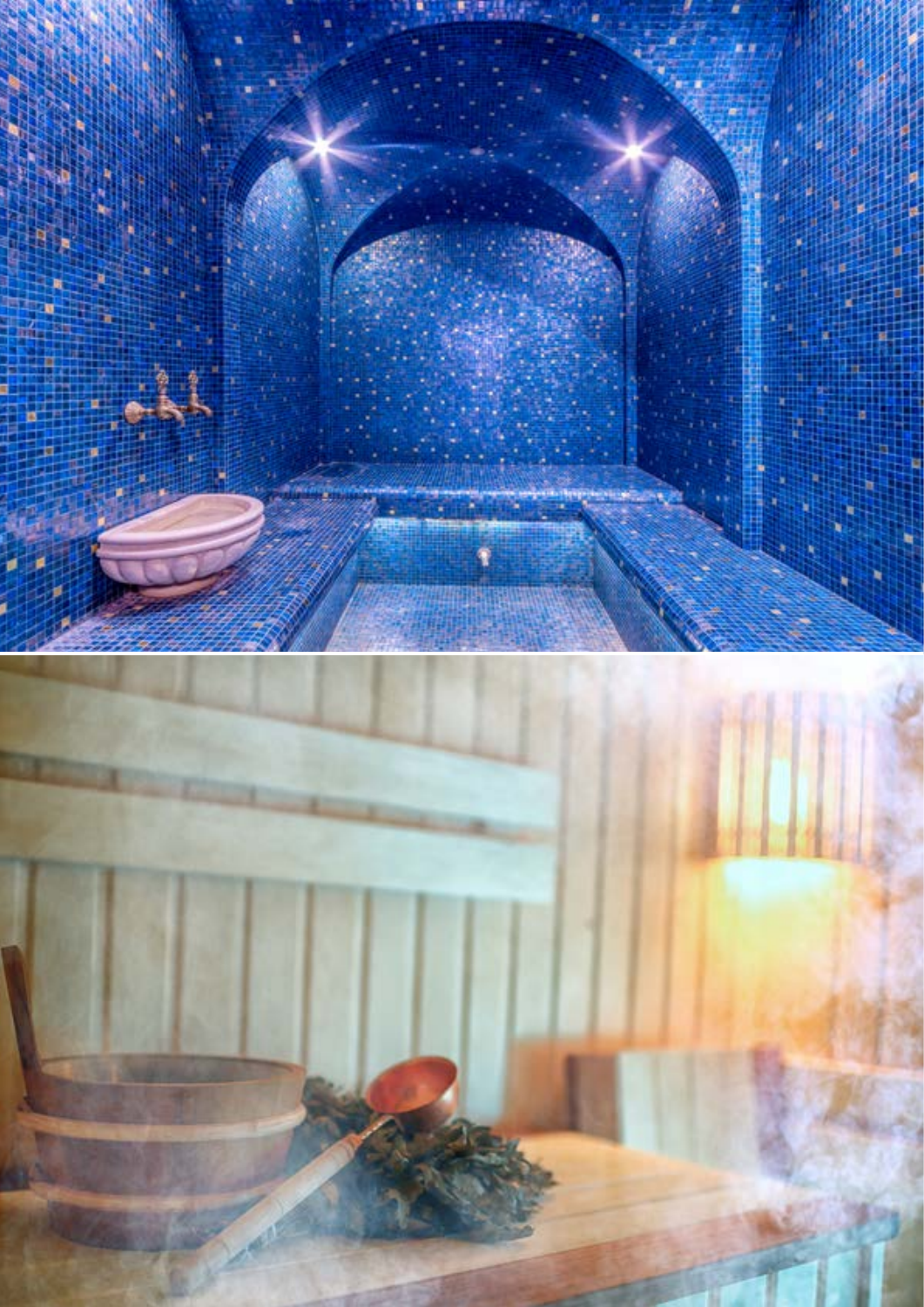# Condair **Spa Control Delta**

The innovative spa control for simultaneous control of steam bath, caldarium, rasul and different sauna variants such as bio and fin sauna.

It is possible to control various accessories such as light, fragrance, fan, freely configurable relay. It enables managing a steam bath and a fin sauna simultaneously and independently of each other with the same display. Operation is via a modern touch display, which is available in various versions.

Customisable display, you can upload your logo to appear on the screen.

### **Advantages:**

- $\blacksquare$  The controller can control a steam bath and a sauna simultaneously and independently of each other.
- Easy switch between steam bath and sauna on the display.
- $\blacksquare$  Flexible number of displays, one for both cabins or one for each cabin.
- $\blacksquare$  Integrated web server where device settings can be managed.
- Smart Home connection via optional KNX gateway, Modbus integrated as standard.
- $\blacksquare$  Keepwarm function saves energy

#### **External Touch Display**

Optionally a remote touch display can be connected to the Omega steam generator.

It is available as flush-mounted or wall-mounted version, with only 19-mm wall oustanding. You have the choice from three standard frames: brushed stainless steel, white or black glass. There are two different display layouts matching to the selected cover.

The cleverly designed magnetic frame construction, however, also allows steam bath builders to individualize the fitting with a material of the customer's liking.

#### The external display in three versions



Modbus<sup>®</sup> **KNY**